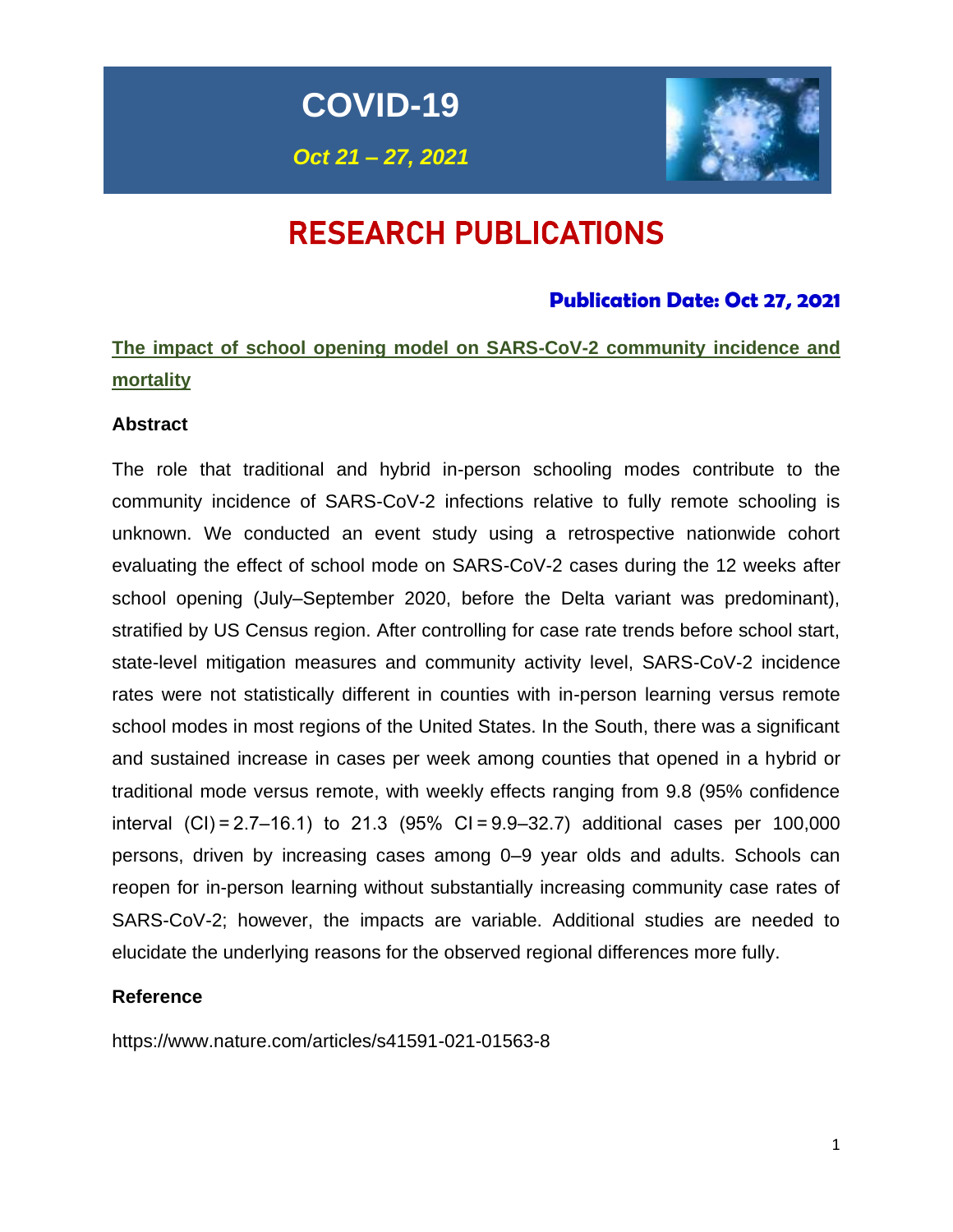**Functional antibody and T cell immunity following SARS-CoV-2 infection, including by variants of concern, in patients with cancer: The CAPTURE study** 

### **Abstract**

Patients with cancer have higher COVID-19 morbidity and mortality. Here we present the prospective CAPTURE study, integrating longitudinal immune profiling with clinical annotation. Of 357 patients with cancer, 118 were SARS-CoV-2 positive, 94 were symptomatic and 2 died of COVID-19. In this cohort, 83% patients had S1-reactive antibodies and 82% had neutralizing antibodies against wild type SARS-CoV-2, whereas neutralizing antibody titers against the Alpha, Beta and Delta variants were substantially reduced. S1-reactive antibody levels decreased in 13% of patients, whereas neutralizing antibody titers remained stable for up to 329 days. Patients also had detectable SARS-CoV-2-specific T cells and CD4+ responses correlating with S1reactive antibody levels, although patients with hematological malignancies had impaired immune responses that were disease and treatment specific, but presented compensatory cellular responses, further supported by clinical recovery in all but one patient. Overall, these findings advance the understanding of the nature and duration of the immune response to SARS-CoV-2 in patients with cancer.

#### **Reference**

https://www.nature.com/articles/s43018-021-00275-9

# **Adaptive immunity and neutralizing antibodies against SARS-CoV-2 variants of concern following vaccination in patients with cancer: The CAPTURE study**

#### **Abstract**

Coronavirus disease 2019 (COVID-19) antiviral response in a pan-tumor immune monitoring (CAPTURE) (NCT03226886) is a prospective cohort study of COVID-19 immunity in patients with cancer. Here we evaluated 585 patients following administration of two doses of BNT162b2 or AZD1222 vaccines, administered 12 weeks apart. Seroconversion rates after two doses were 85% and 59% in patients with solid and hematological malignancies, respectively. A lower proportion of patients had detectable titers of neutralizing antibodies (NAbT) against severe acute respiratory syndrome coronavirus 2 (SARS-CoV-2) variants of concern (VOC) versus wild-type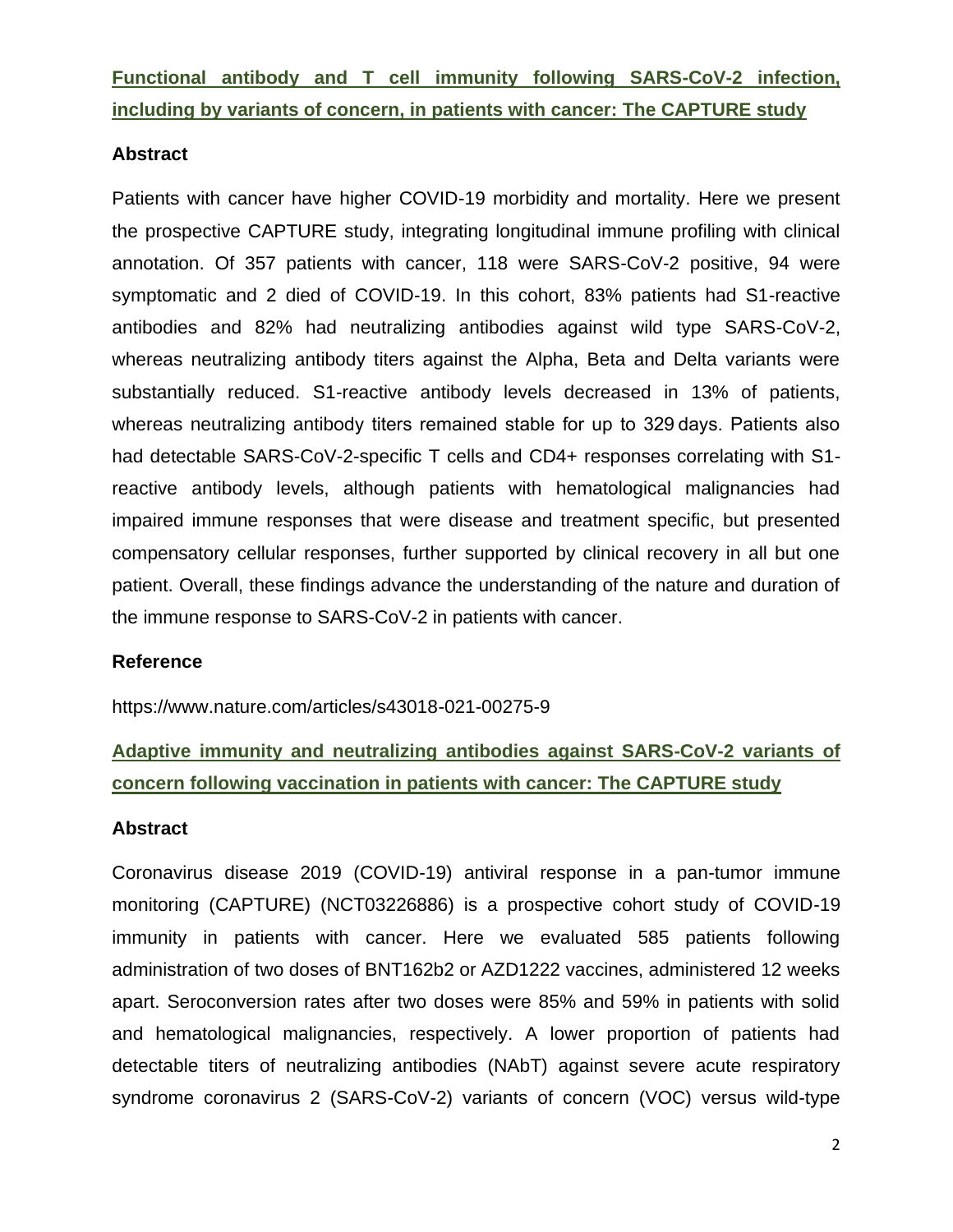(WT) SARS-CoV-2. Patients with hematological malignancies were more likely to have undetectable NAbT and had lower median NAbT than those with solid cancers against both SARS-CoV-2 WT and VOC. By comparison with individuals without cancer, patients with hematological, but not solid, malignancies had reduced neutralizing antibody (NAb) responses. Seroconversion showed poor concordance with NAbT against VOC. Previous SARS-CoV-2 infection boosted the NAb response including against VOC, and anti-CD20 treatment was associated with undetectable NAbT. Vaccine-induced T cell responses were detected in 80% of patients and were comparable between vaccines or cancer types. Our results have implications for the management of patients with cancer during the ongoing COVID-19 pandemic.

#### **Reference**

https://www.nature.com/articles/s43018-021-00274-w

# **A machine-learning parsimonious multivariable predictive model of mortality risk in patients with COVID-19**

#### **Abstract**

The COVID-19 pandemic is impressively challenging the healthcare system. Several prognostic models have been validated but few of them are implemented in daily practice. The objective of the study was to validate a machine-learning risk prediction model using easy-to-obtain parameters to help to identify patients with COVID-19 who are at higher risk of death. The training cohort included all patients admitted to Fondazione Policlinico Gemelli with COVID-19 from March 5, 2020, to November 5, 2020. Afterward, the model was tested on all patients admitted to the same hospital with COVID-19 from November 6, 2020, to February 5, 2021. The primary outcome was inhospital case-fatality risk. The out-of-sample performance of the model was estimated from the training set in terms of Area under the Receiving Operator Curve (AUROC) and classification matrix statistics by averaging the results of fivefold cross validation repeated 3-times and comparing the results with those obtained on the test set. An explanation analysis of the model, based on the SHapley Additive exPlanations (SHAP), is also presented. To assess the subsequent time evolution, the change in paO2/FiO2 (P/F) at 48 h after the baseline measurement was plotted against its baseline value. Among the 921 patients included in the training cohort, 120 died (13%). Variables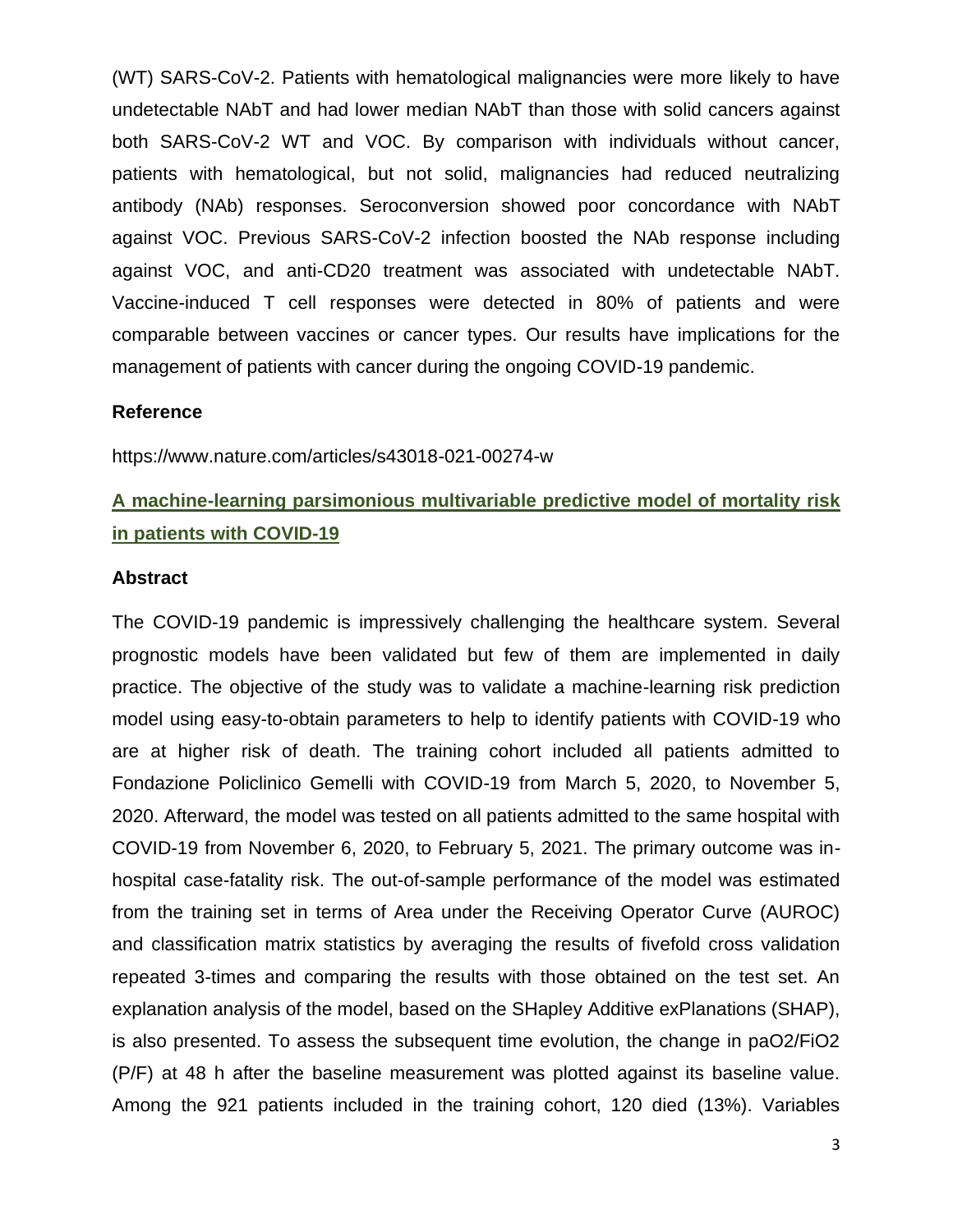selected for the model were age, platelet count, SpO2, blood urea nitrogen (BUN), hemoglobin, C-reactive protein, neutrophil count, and sodium. The results of the fivefold cross-validation repeated 3-times gave AUROC of 0.87, and statistics of the classification matrix to the Youden index as follows: sensitivity 0.840, specificity 0.774, negative predictive value 0.971. Then, the model was tested on a new population (n = 1463) in which the case-fatality rate was 22.6%. The test model showed AUROC 0.818, sensitivity 0.813, specificity 0.650, negative predictive value 0.922. Considering the first quartile of the predicted risk score (low-risk score group), the case-fatality rate was 1.6%, 17.8% in the second and third quartile (high-risk score group) and 53.5% in the fourth quartile (very high-risk score group). The three risk score groups showed good discrimination for the P/F value at admission, and a positive correlation was found for the low-risk class to P/F at 48 h after admission (adjusted R-squared = 0.48). We developed a predictive model of death for people with SARS-CoV-2 infection by including only easy-to-obtain variables (abnormal blood count, BUN, C-reactive protein, sodium and lower SpO2). It demonstrated good accuracy and high power of discrimination. The simplicity of the model makes the risk prediction applicable for patients in the Emergency Department, or during hospitalization. Although it is reasonable to assume that the model is also applicable in not-hospitalized persons, only appropriate studies can assess the accuracy of the model also for persons at home.

### **Reference**

https://www.nature.com/articles/s41598-021-99905-6

#### **IFNL4 genetic variant can predispose to COVID-19**

#### **Abstract**

Interferon lambda 4 (IFNλ4) has shown antiviral activity against RNA viruses, including some coronaviruses. Besides, genetic variants of IFNL4 can be predictive of the clearance of RNA viruses. However, little is known about the effect of these genetic variants on SARS-CoV-2 infection. In this study, we investigated whether there was a relationship of the rs12979860 polymorphism of IFNL4 with COVID-19. We found that the T allele of rs12979860 was overexpressed in COVID-19 patients with regard to the general population without this disease (36.16% vs. 26.40%,  $p = 6.4 \times 10-4$ ; OR 0.633 C vs T; 95% CI 0.487, 0.824), suggesting that this allele could be a risk factor for COVID-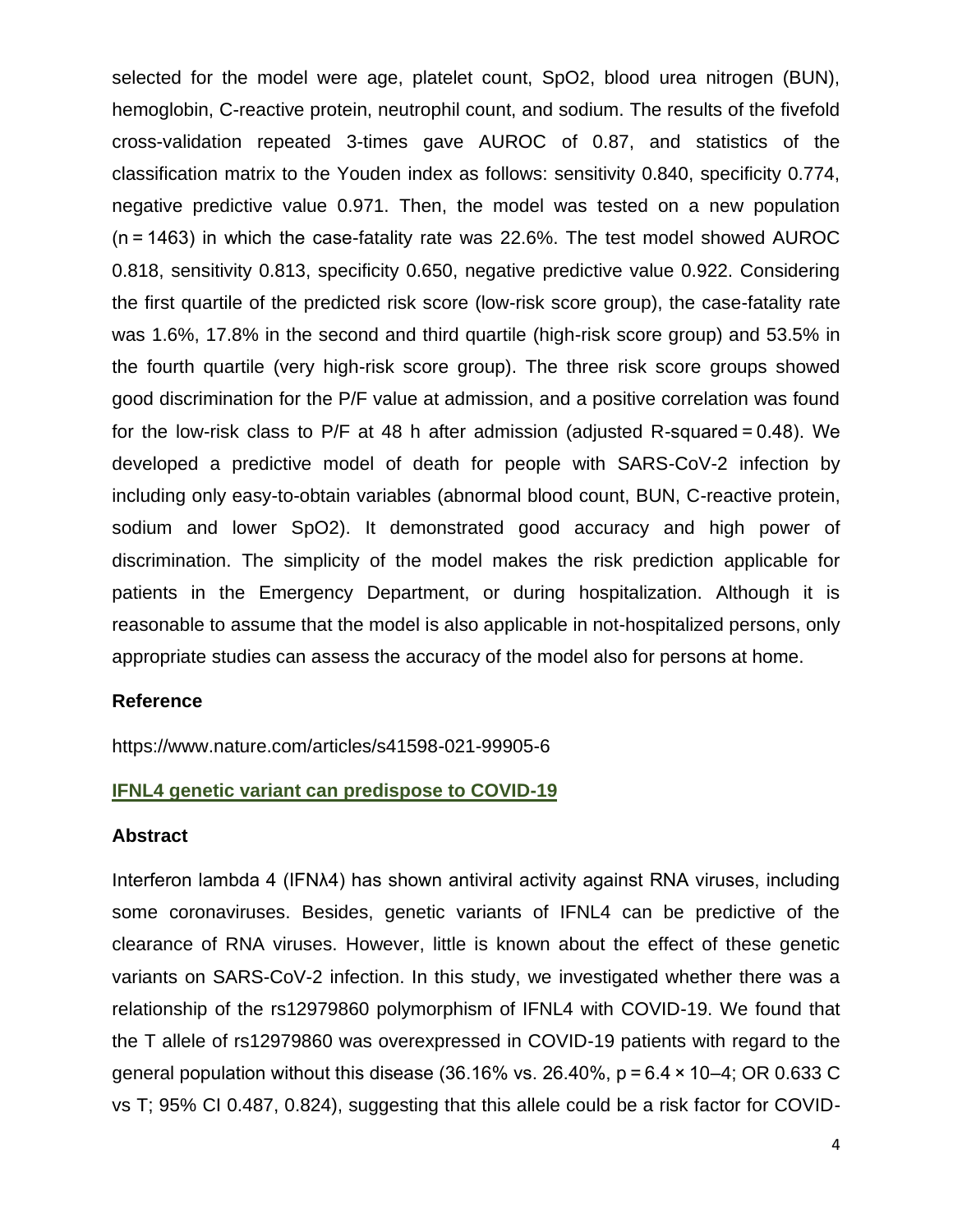19. Accordingly, the CC genotype was significantly lower in COVID-19 patients compared to controls (37.85% vs. 55.51%, p = 8 × 10–5; OR 0.488; 95% CI 0.342, 0.698). These results were not affected by sex, age, and disease severity in patients with COVID-19. Our findings suggest that, like other infectious diseases caused by RNA viruses, genetic variants of IFNL4 can predispose to COVID-19. Confirmation of our results may contribute to better understanding the mechanisms of this disease.

#### **Reference**

https://www.nature.com/articles/s41598-021-00747-z

# **Household transmission of COVID-19 cases associated with SARS-CoV-2 delta variant (B.1.617.2): National case-control study**

### **Abstract**

*Background*: The SARS-CoV-2 Delta variant (B.1.617.2), first detected in India, has rapidly become the dominant variant in England. Early reports suggest this variant has an increased growth rate suggesting increased transmissibility. This study indirectly assessed differences in transmissibility between the emergent Delta variant compared to the previously dominant Alpha variant (B.1.1.7).

*Methods*: A matched case-control study was conducted to estimate the odds of household transmission  $(≥ 2$  cases within 14 days) for Delta variant index cases compared with Alpha cases. Cases were derived from national surveillance data (March to June 2021). One-to-two matching was undertaken on geographical location of residence, time period of testing and property type, and a multivariable conditional logistic regression model was used for analysis.

*Findings*: In total 5,976 genomically sequenced index cases in household clusters were matched to 11,952 sporadic index cases (single case within a household). 43.3% (n=2,586) of cases in household clusters were confirmed Delta variant compared to 40.4% (n= 4,824) of sporadic cases. The odds ratio of household transmission was 1.70 among Delta variant cases (95% CI 1.48-1.95, p <0.001) compared to Alpha cases after adjusting for age, sex, ethnicity, index of multiple deprivation (IMD), number of household contacts and vaccination status of index case.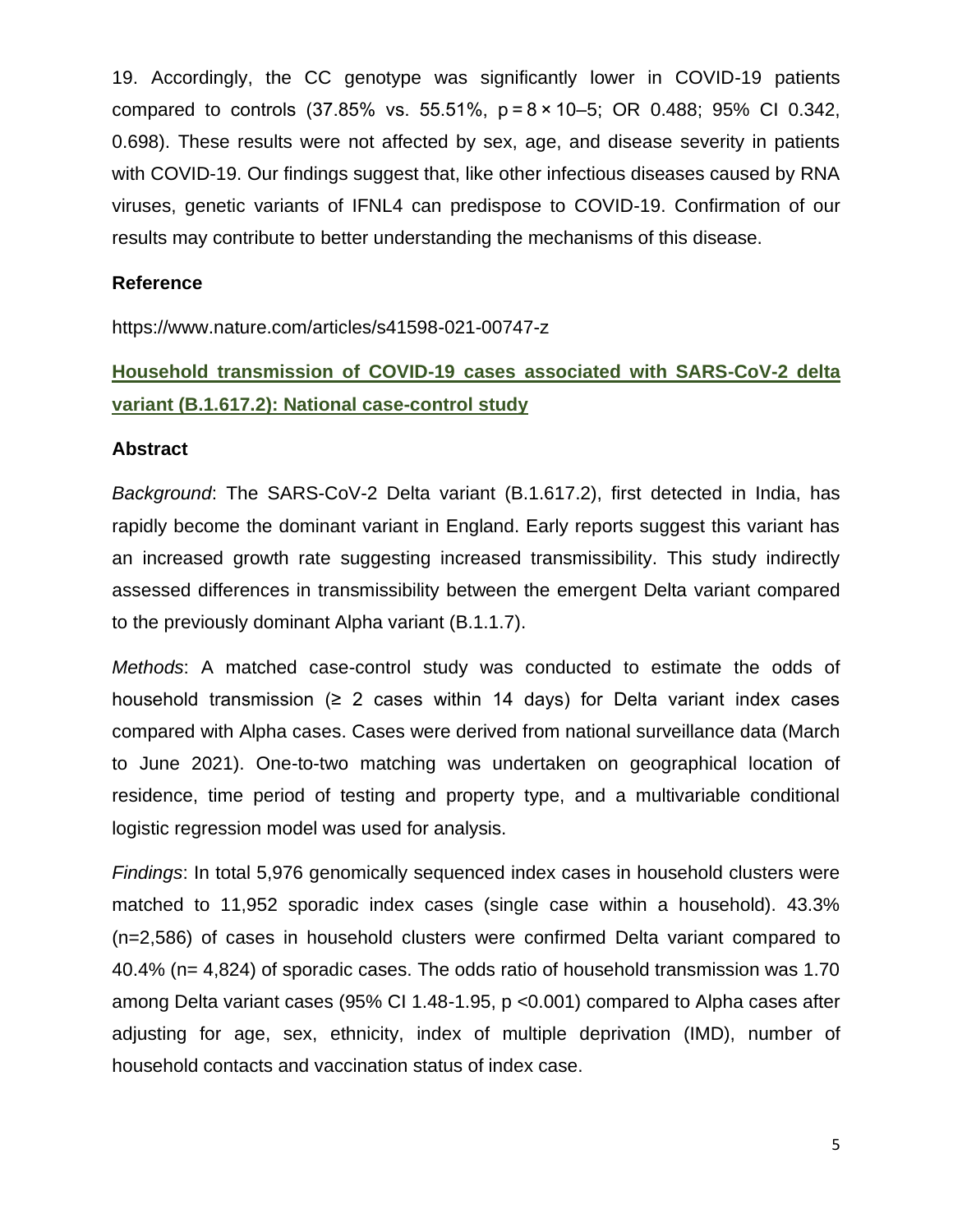*Interpretation*: We found evidence of increased household transmission of SARS-CoV-2 Delta variant, potentially explaining its success at displacing Alpha variant as the dominant strain in England. With the Delta variant now having been detected in many countries worldwide, the understanding of the transmissibility of this variant is important for informing infection prevention and control policies internationally.

### **Reference**

https://www.thelancet.com/journals/lanepe/article/PIIS2666-7762(21)00238-6/fulltext

### **Publication Date: Oct 26, 2021**

# **Data-driven analysis of amino acid change dynamics timely reveals SARS-CoV-2 variant emergence**

#### **Abstract**

Since its emergence in late 2019, the diffusion of SARS-CoV-2 is associated with the evolution of its viral genome. The co-occurrence of specific amino acid changes, collectively named 'virus variant', requires scrutiny (as variants may hugely impact the agent's transmission, pathogenesis, or antigenicity); variant evolution is studied using phylogenetics. Yet, never has this problem been tackled by digging into data with ad hoc analysis techniques. Here we show that the emergence of variants can in fact be traced through data-driven methods, further capitalizing on the value of large collections of SARS-CoV-2 sequences. For all countries with sufficient data, we compute weekly counts of amino acid changes, unveil time-varying clusters of changes with similar rapidly growing—dynamics, and then follow their evolution. Our method succeeds in timely associating clusters to variants of interest/concern, provided their change composition is well characterized. This allows us to detect variants' emergence, rise, peak, and eventual decline under competitive pressure of another variant. Our early warning system, exclusively relying on deposited sequences, shows the power of big data in this context, and concurs to calling for the wide spreading of public SARS-CoV-2 genome sequencing for improved surveillance and control of the COVID-19 pandemic.

### **Reference**

https://www.nature.com/articles/s41598-021-00496-z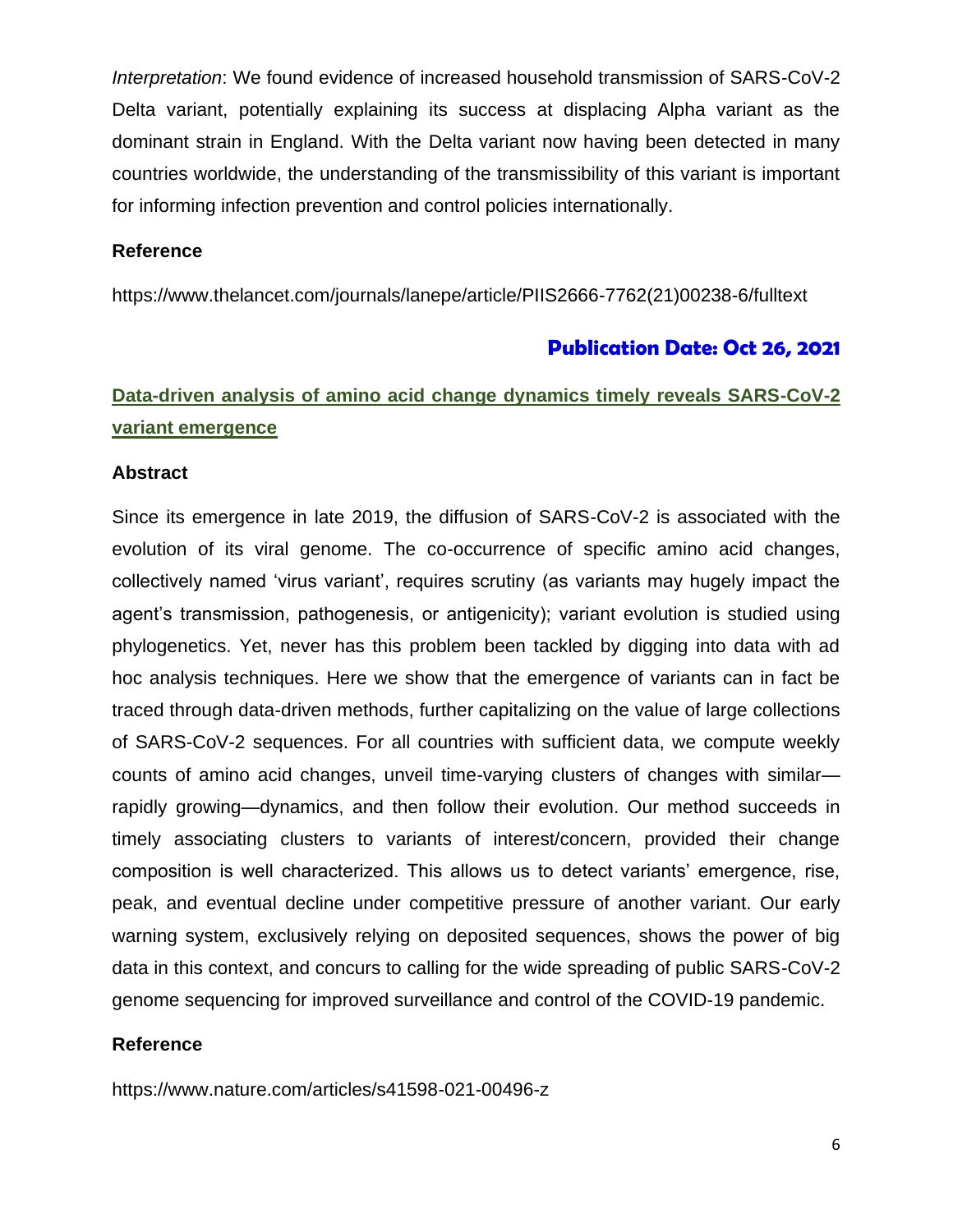### **SARS-CoV-2 exploits host DGAT and ADRP for efficient replication**

### **Abstract**

Coronavirus Disease 2019 (COVID-19) is predominantly a respiratory tract infection that significantly rewires the host metabolism. Here, we monitored a cohort of COVID-19 patients' plasma lipidome over the disease course and identified triacylglycerol (TG) as the dominant lipid class present in severe acute respiratory syndrome coronavirus 2 (SARS-CoV-2)-induced metabolic dysregulation. In particular, we pinpointed the lipid droplet (LD)-formation enzyme diacylglycerol acyltransferase (DGAT) and the LD stabilizer adipocyte differentiation-related protein (ADRP) to be essential host factors for SARS-CoV-2 replication. Mechanistically, viral nucleo capsid protein drives DGAT1/2 gene expression to facilitate LD formation and associates with ADRP on the LD surface to complete the viral replication cycle. DGAT gene depletion reduces SARS-CoV-2 protein synthesis without compromising viral genome replication/transcription. Importantly, a cheap and orally available DGAT inhibitor, xanthohumol, was found to suppress SARS-CoV-2 replication and the associated pulmonary inflammation in a hamster model. Our findings not only uncovered the mechanistic role of SARS-CoV-2 nucleocapsid protein to exploit LDs-oriented network for heightened metabolic demand, but also the potential to target the LDs-synthetase DGAT and LDs-stabilizer ADRP for COVID-19 treatment.

### **Reference**

https://www.nature.com/articles/s41421-021-00338-2

### **Host methylation predicts SARS-CoV-2 infection and clinical outcome**

### **Abstract**

*Background*: Since the onset of the SARS-CoV-2 pandemic, most clinical testing has focused on RT-PCR1. Host epigenome manipulation post coronavirus infection2,3,4 suggests that DNA methylation signatures may differentiate patients with SARS-CoV-2 infection from uninfected individuals, and help predict COVID-19 disease severity, even at initial presentation.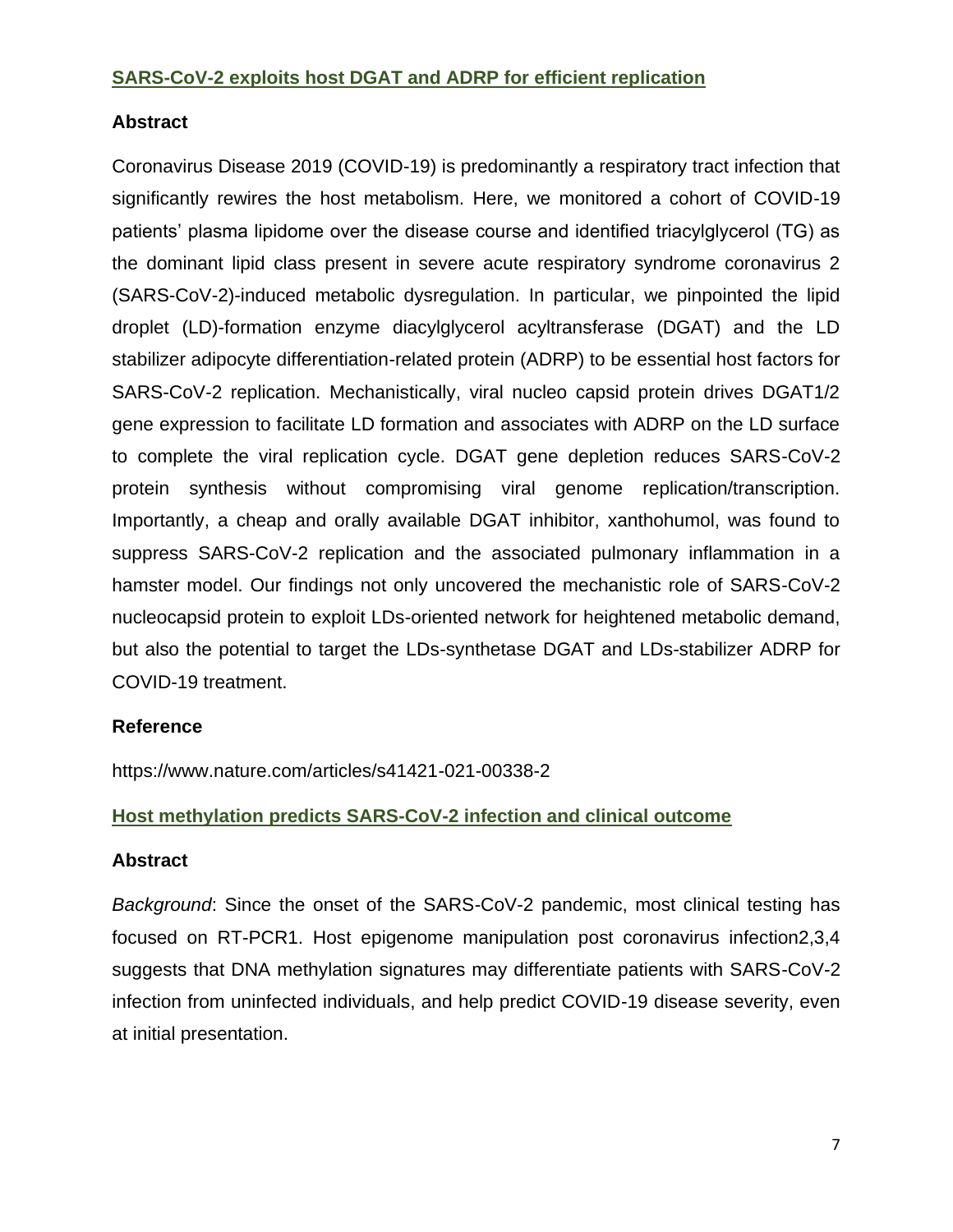*Methods*: We customized Illumina's Infinium MethylationEPIC array to enhance immune response detection and profiled peripheral blood samples from 164 COVID-19 patients with longitudinal measurements of disease severity and 296 patient controls.

*Results*: Epigenome-wide association analysis revealed 13,033 genome-wide significant methylation sites for case-vs-control status. Genes and pathways involved in interferon signaling and viral response were significantly enriched among differentially methylated sites. We observe highly significant associations at genes previously reported in genetic association studies (e.g. IRF7, OAS1). Using machine learning techniques, models built using sparse regression yielded highly predictive findings: cross-validated best fit AUC was 93.6% for case-vs-control status, and 79.1%, 80.8%, and 84.4% for hospitalization, ICU admission, and progression to death, respectively.

*Conclusions*: In summary, the strong COVID-19-specific epigenetic signature in peripheral blood driven by key immune-related pathways related to infection status, disease severity, and clinical deterioration provides insights useful for diagnosis and prognosis of patients with viral infections.

### **Reference**

https://www.nature.com/articles/s43856-021-00042-y

# **Comprehensive investigations revealed consistent pathophysiological alterations after vaccination with COVID-19 vaccines**

#### **Abstract**

Large-scale COVID-19 vaccinations are currently underway in many countries in response to the COVID-19 pandemic. Here, we report, besides generation of neutralizing antibodies, consistent alterations in hemoglobin A1c, serum sodium and potassium levels, coagulation profiles, and renal functions in healthy volunteers after vaccination with an inactivated SARS-CoV-2 vaccine. Similar changes had also been reported in COVID-19 patients, suggesting that vaccination mimicked an infection. Single-cell mRNA sequencing (scRNA-seq) of peripheral blood mononuclear cells (PBMCs) before and 28 days after the first inoculation also revealed consistent alterations in gene expression of many different immune cell types. Reduction of CD8+ T cells and increase in classic monocyte contents were exemplary. Moreover, scRNA-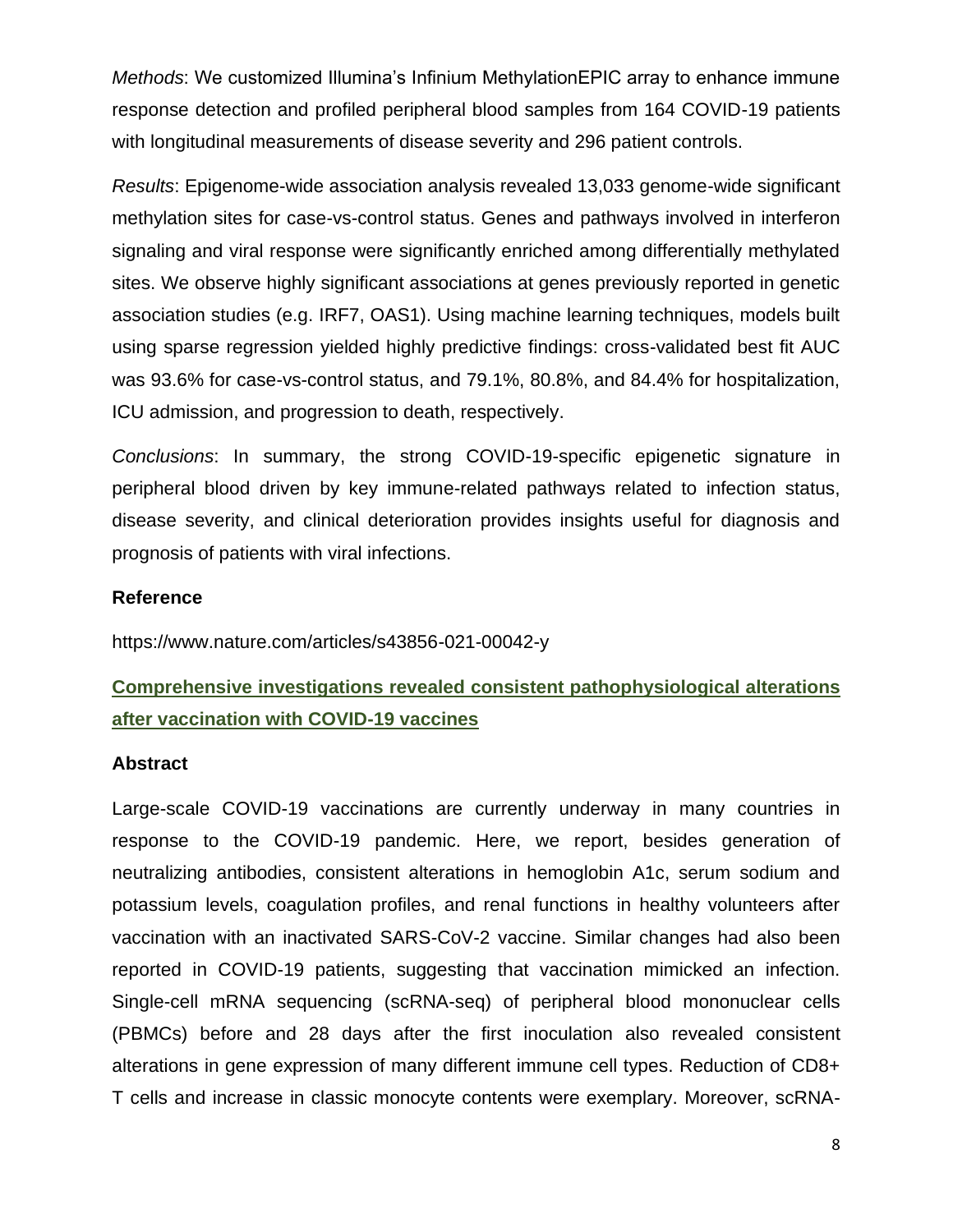seq revealed increased NF-κB signaling and reduced type I interferon responses, which were confirmed by biological assays and also had been reported to occur after SARS-CoV-2 infection with aggravating symptoms. Altogether, our study recommends additional caution when vaccinating people with pre-existing clinical conditions, including diabetes, electrolyte imbalances, renal dysfunction, and coagulation disorders.

### **Reference**

https://www.nature.com/articles/s41421-021-00329-3

# **Membrane fusion and immune evasion by the spike protein of SARS-CoV-2 Delta variant**

### **Abstract**

The Delta variant of severe acute respiratory syndrome coronavirus 2 (SARS-CoV-2) has outcompeted previously prevalent variants and become a dominant strain worldwide. We report the structure, function, and antigenicity of its full-length spike (S) trimer and those of the Gamma and Kappa variants and compare their characteristics with the G614, Alpha, and Beta variants. Delta S can fuse membranes more efficiently at low levels of cellular receptor ACE2, and its pseudotyped viruses infect target cells substantially faster than the other five variants, possibly accounting for its heightened transmissibility. Each variant shows different rearrangement of the antigenic surface of the N-terminal domain of the S protein, but only causes local changes in the receptorbinding domain (RBD), making the RBD a better target for therapeutic antibodies.

### **Abstract**

https://www.science.org/doi/10.1126/science.abl9463

**Immune memory from SARS-CoV-2 infection in hamsters provides variantindependent protection but still allows virus transmission**

### **Abstract**

SARS-CoV-2 has caused significant morbidity and mortality across the globe. As the virus spreads, new variants are arising that show enhanced capacity to bypass preexisting immunity. To understand the memory response to SARS-CoV-2, here we monitored SARS-CoV-2-specific T and B cells in a longitudinal study of infected and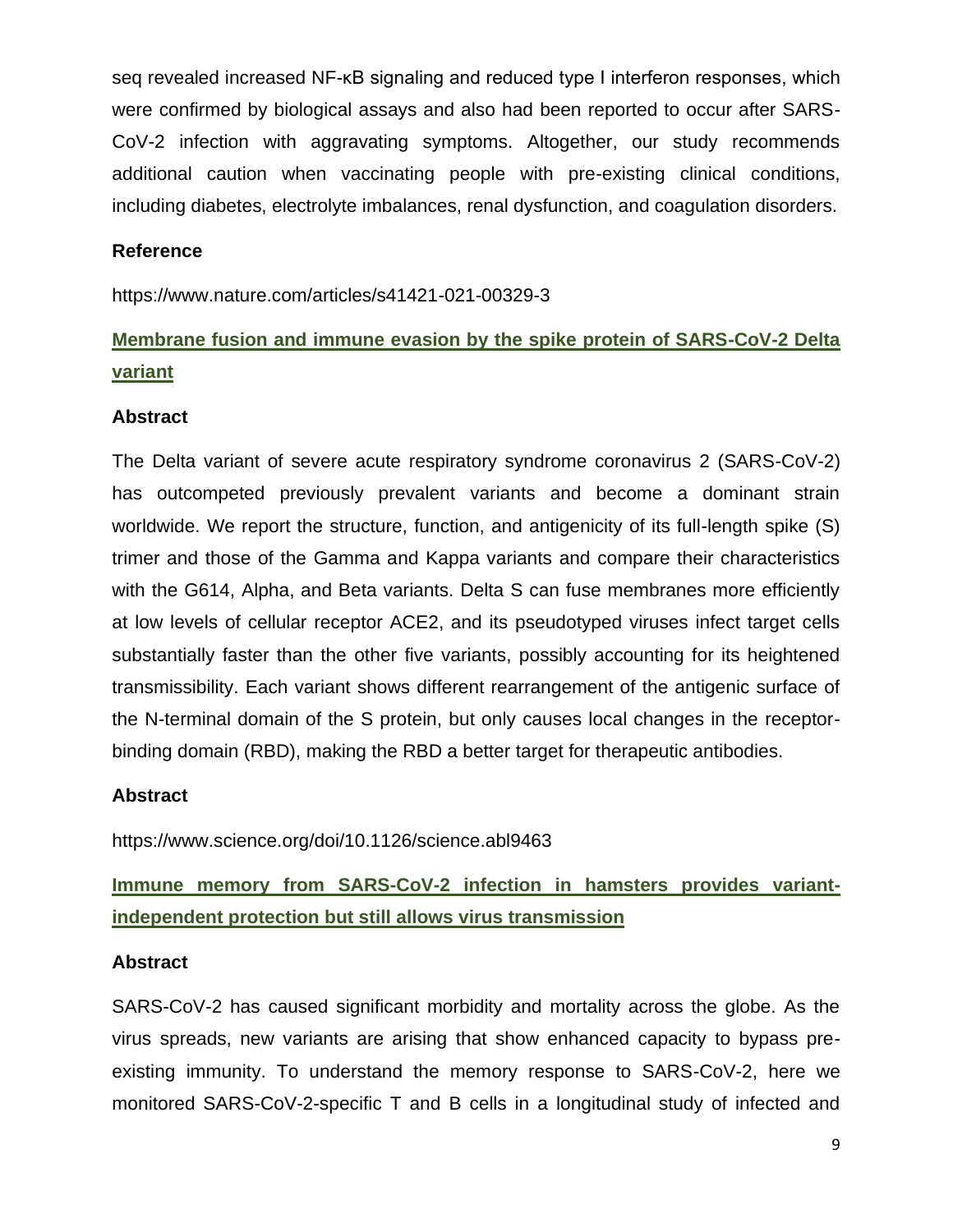recovered golden hamsters. We demonstrated that engagement of the innate immune system following SARS-CoV-2 infection was delayed but was followed by a pronounced adaptive response. Moreover, T cell adoptive transfer conferred a reduction in virus levels and rapid induction of SARS-CoV-2-specific B cells demonstrating both lymphocyte populations contributed to the overall response. Re-infection of recovered animals with a SARS-CoV-2 variant of concern showed that SARS-CoV-2-specific T and B cells could effectively control the infection which associated with the rapid induction of neutralizing antibodies but failed to block transmission to both naïve and seroconverted animals. These data suggest that the adaptive immune response to SARS-CoV-2 is sufficient to provide protection to the host, independent of the emergence of novel variants.

#### **Reference**

https://www.science.org/doi/10.1126/sciimmunol.abm3131

### **Publication Date: Oct 25, 2021**

# **Intranasal delivery of replicating mRNA encoding neutralizing antibody against SARS-CoV-2 infection in mice**

#### **Abstract**

The lung is the prophylaxis target against SARS-CoV-2 infection, and neutralizing antibodies are a leading class of biological products against various infectious viral pathogen. In this study, we develop a safe and cost-effective platform to express neutralizing antibody in the lung with replicating mRNA basing on alphavirus replicon particle (VRP) delivery system, to prevent SARS-CoV-2 infections. First, a modified VEEV replicon with two subgenomic (sg) promoters was engineered to translate the light and heavy chains of antibody simultaneously, for expression and assembly of neutralizing anti-SARS-CoV-2 antibody CB6. Second, the feasibility and protective efficacy of replicating mRNA against SARS-CoV-2 infection were demonstrated through both in vitro and in vivo assays. The lung target delivery with the help of VRP system resulted in efficiently block SARS-CoV-2 infection with reducing viral titer and less tissue damage in the lung of mice. Overall, our data suggests that expressing neutralizing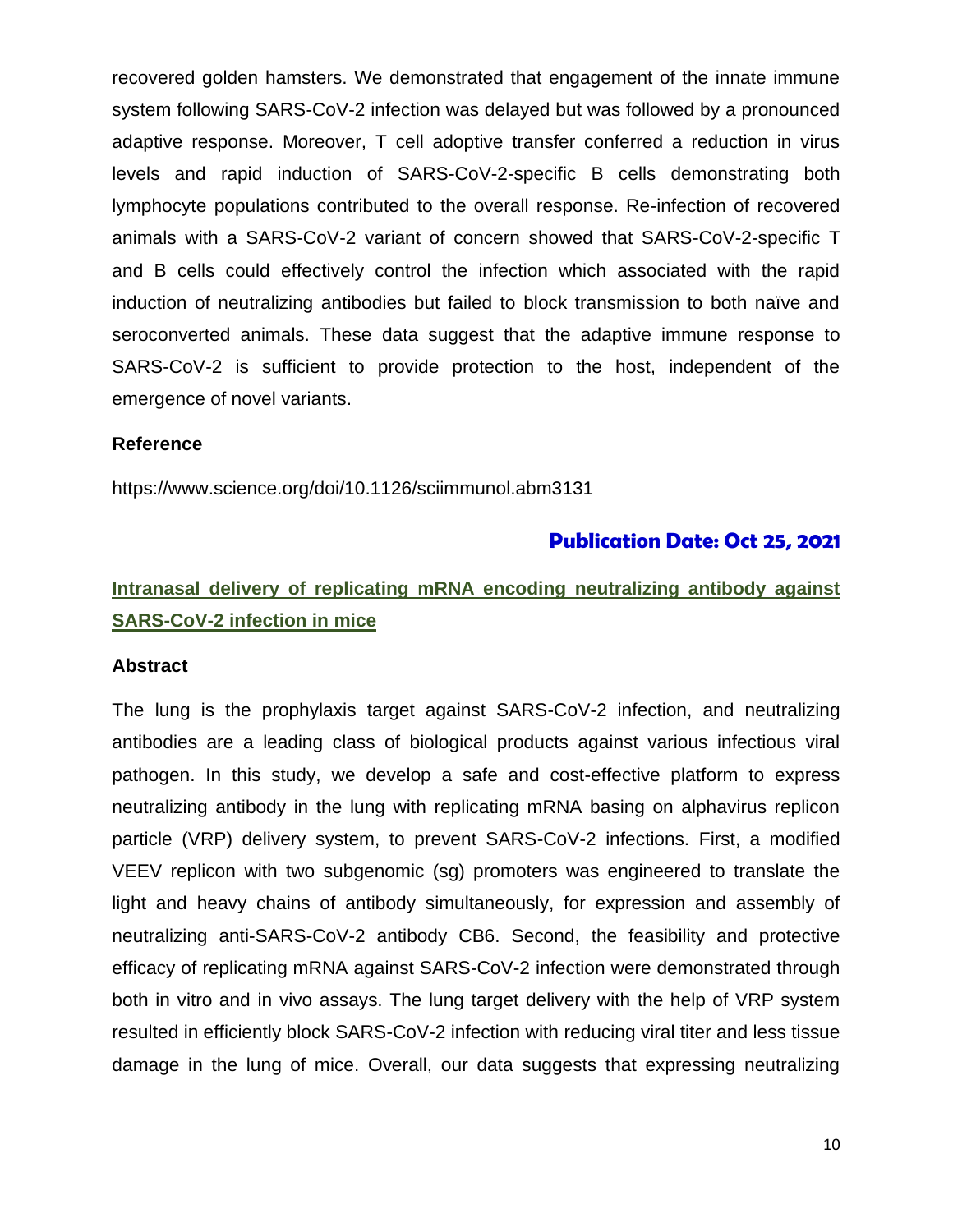antibodies in the lungs with the help of self-replicating mRNA could potentially be a promising prophylaxis approach against SARS-CoV-2 infection.

### **Reference**

https://www.nature.com/articles/s41392-021-00783-1

# **Neurological complications after first dose of COVID-19 vaccines and SARS-CoV-2 infection**

### **Abstract**

Emerging reports of rare neurological complications associated with COVID-19 infection and vaccinations are leading to regulatory, clinical and public health concerns. We undertook a self-controlled case series study to investigate hospital admissions from neurological complications in the 28 days after a first dose of ChAdOx1nCoV-19 (n = 20,417,752) or BNT162b2 (n = 12,134,782), and after a SARS-CoV-2-positive test (n = 2,005,280). There was an increased risk of Guillain–Barré syndrome (incidence rate ratio (IRR), 2.90; 95% confidence interval (CI): 2.15–3.92 at 15–21 days after vaccination) and Bell's palsy (IRR, 1.29; 95% CI: 1.08–1.56 at 15–21 days) with ChAdOx1nCoV-19. There was an increased risk of hemorrhagic stroke (IRR, 1.38; 95% CI: 1.12–1.71 at 15–21 days) with BNT162b2. An independent Scottish cohort provided further support for the association between ChAdOx1nCoV and Guillain–Barré syndrome (IRR, 2.32; 95% CI: 1.08–5.02 at 1–28 days). There was a substantially higher risk of all neurological outcomes in the 28 days after a positive SARS-CoV-2 test including Guillain–Barré syndrome (IRR, 5.25; 95% CI: 3.00–9.18). Overall, we estimated 38 excess cases of Guillain–Barré syndrome per 10 million people receiving ChAdOx1nCoV-19 and 145 excess cases per 10 million people after a positive SARS-CoV-2 test. In summary, although we find an increased risk of neurological complications in those who received COVID-19 vaccines, the risk of these complications is greater following a positive SARS-CoV-2 test.

### **Reference**

https://www.nature.com/articles/s41591-021-01556-7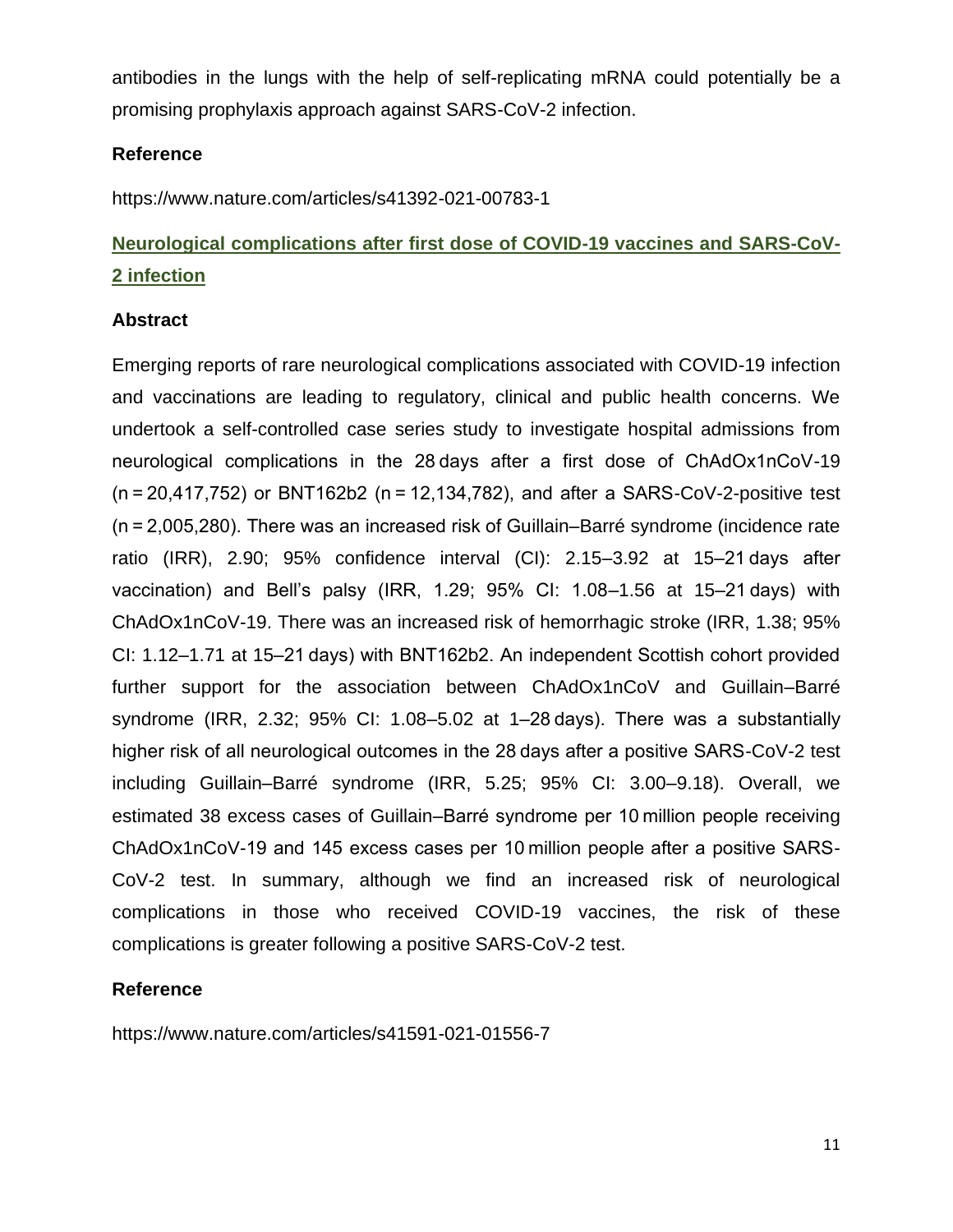# **Resistance of SARS-CoV-2 variants to neutralization by convalescent plasma from early COVID-19 outbreak in Singapore**

### **Abstract**

The rapid spreading of SARS-CoV-2 variants B.1.1.7 originated from the United Kingdom and B.1.351 from South Africa has contributed to the second wave of COVID-19 cases in the respective countries and also around the world. In this study, we employed advanced biochemical and virological methodologies to evaluate the impact of Spike mutations of these strains on the degree of protection afforded by humoral immune responses following natural infection of the ancestral SARS-CoV-2 strain during the early stages of the outbreak. We found that antibody-mediated neutralization activity was partially reduced for B.1.1.7 variant and significantly attenuated for the B.1.351 strain. We also found that mutations outside the receptor-binding domain (RBD) can strongly influence antibody binding and neutralization, cautioning the use of solely RBD mutations in evaluating vaccine efficacy. These findings highlight an urgent need to develop new SARS-CoV-2 vaccines that are not based exclusively on the ancestral SARS-CoV-2 Spike gene sequence.

### **Reference**

https://www.nature.com/articles/s41541-021-00389-2

### **Cryptic transmission of SARS-CoV-2 and the first COVID-19 wave**

#### **Abstract**

Considerable uncertainty surrounds the timeline of introductions and onsets of local transmission of SARS-CoV-2 globally. Although a limited number of SARS-CoV-2 introductions were reported in January and February 2020, the narrowness of the initial testing criteria, combined with a slow growth in testing capacity and porous travel screening, left many countries vulnerable to unmitigated, cryptic transmission. Here we use a global metapopulation epidemic model to provide a mechanistic understanding of the early dispersal of infections, and the temporal windows of the introduction and onset of SARS-CoV-2 local transmission in Europe and the United States. We find that community transmission of SARS-CoV-2 was likely in several areas of Europe and the United States by January 2020, and estimate that by early March, only 1 to 3 in 100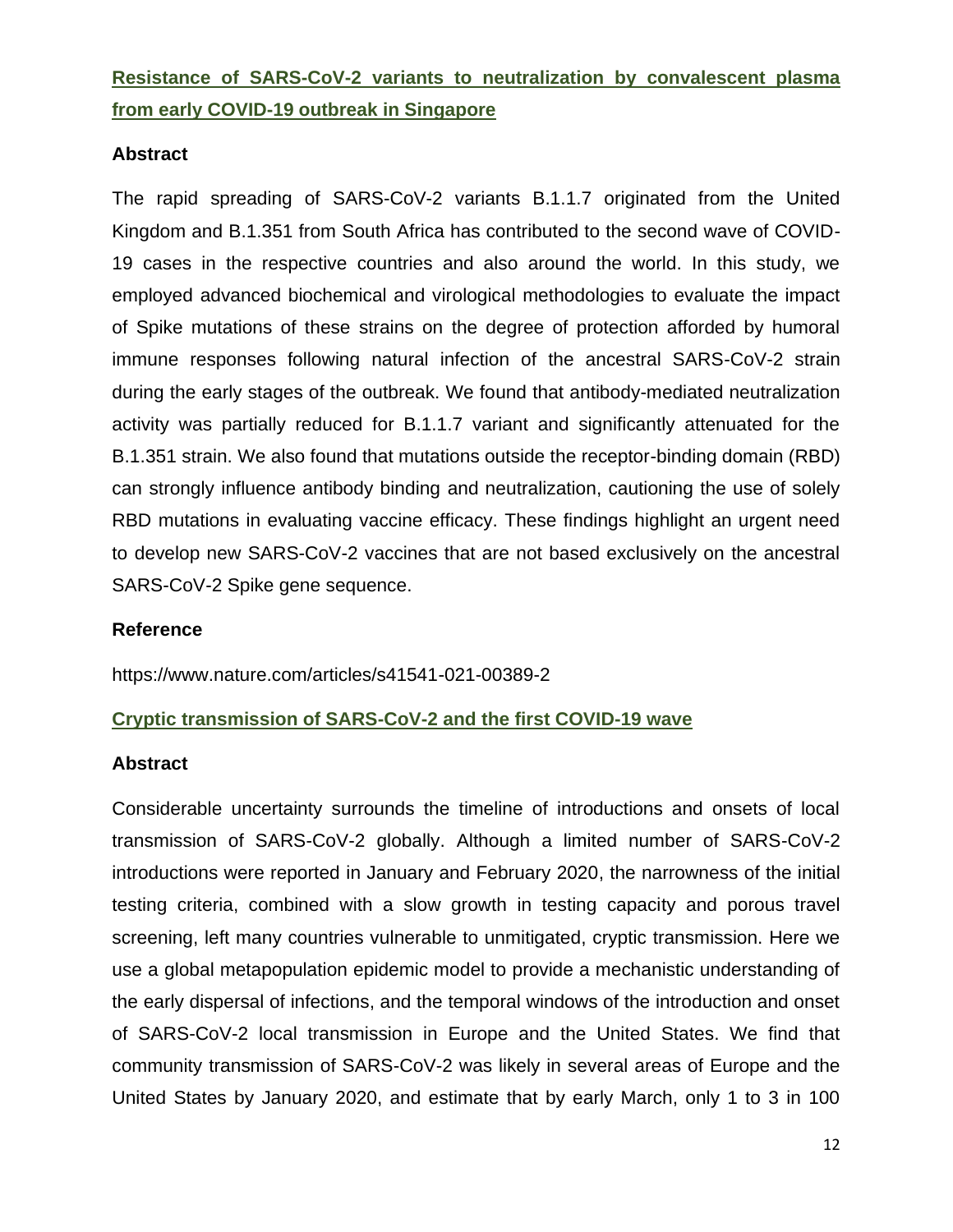SARS-CoV-2 infections were detected by surveillance systems. The modelling results highlight international travel as the key driver of the introduction of SARS-CoV-2 with possible introductions and transmission events as early as December 2019–January 2020. We find a heterogeneous, geographic distribution of cumulative infection attack rates by 4 July 2020, ranging from 0.78%–15.2% across US states and 0.19%–13.2% in European countries. Our approach complements phylogenetic analyses and other surveillance approaches and provides insights that can be used to design innovative, model-driven surveillance systems that guide enhanced testing and response strategies.

#### **Reference**

https://www.nature.com/articles/s41586-021-04130-w

### **Publication Date: Oct 22, 2021**

# **Accurate detection and quantification of SARS-CoV-2 genomic and subgenomic mRNAs by ddPCR and meta-transcriptomics analysis**

#### **Abstract**

SARS-CoV-2 replication requires the synthesis of a set of structural proteins expressed through discontinuous transcription of ten subgenomic mRNAs (sgmRNAs). Here, we have fine-tuned droplet digital PCR (ddPCR) assays to accurately detect and quantify SARS-CoV-2 genomic ORF1ab and sgmRNAs for the nucleocapsid (N) and spike (S) proteins. We analyzed 166 RNA samples from anonymized SARS-CoV-2 positive subjects and we observed a recurrent and characteristic pattern of sgmRNAs expression in relation to the total viral RNA content. Additionally, expression profiles of sgmRNAs, as determined by meta-transcriptomics sequencing of a subset of 110 RNA samples, were highly correlated with those obtained by ddPCR. By providing a comprehensive and dynamic snapshot of the levels of SARS-CoV-2 sgmRNAs in infected individuals, our results may contribute a better understanding of the dynamics of transcription and expression of the genome of SARS-CoV-2 and facilitate the development of more accurate molecular diagnostic tools for the stratification of COVID-19 patients.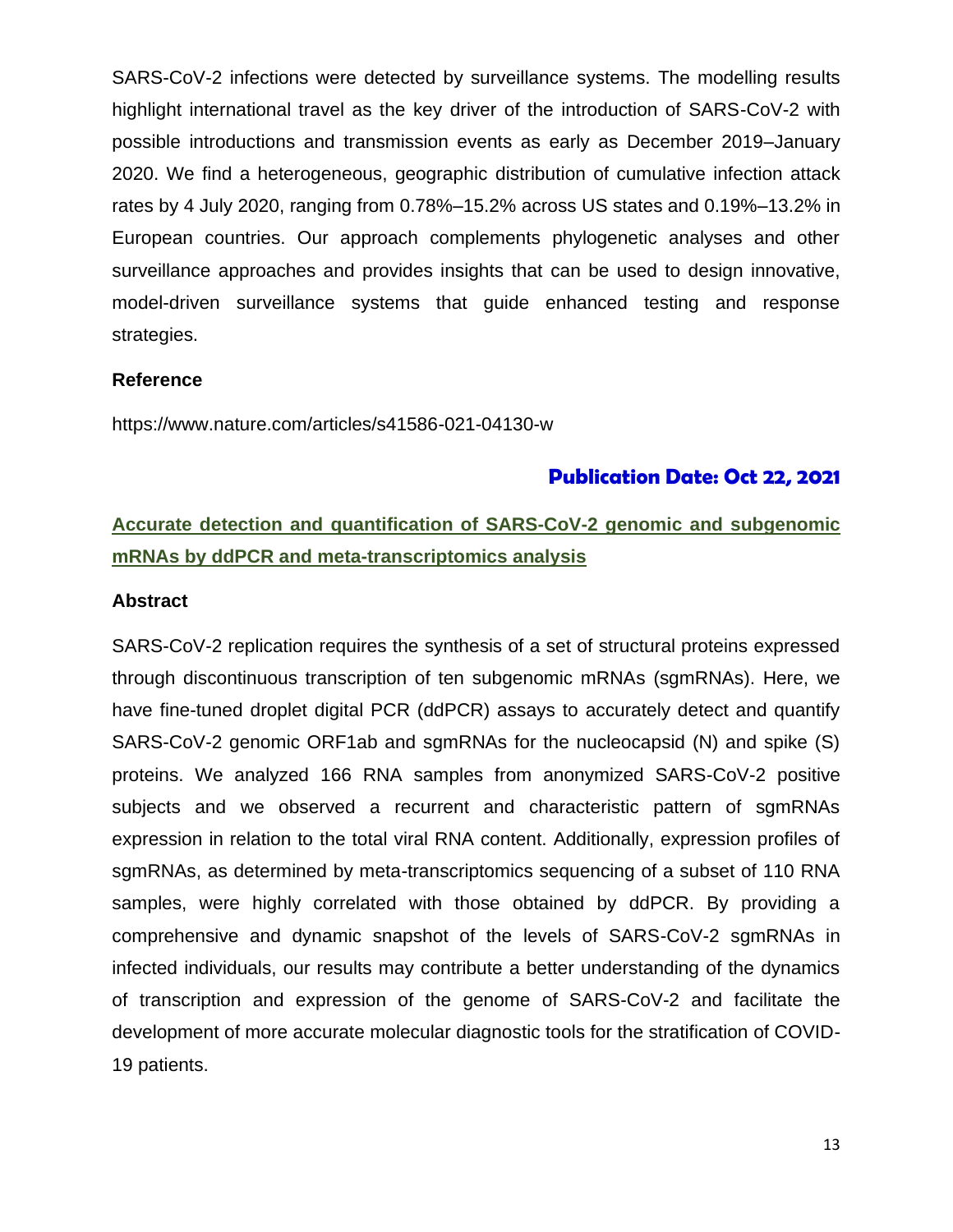### **Reference**

https://www.nature.com/articles/s42003-021-02748-0

# **Genomic epidemiology and the role of international and regional travel in the SARS-CoV-2 epidemic in Zimbabwe: A retrospective study of routinely collected surveillance data**

### **Abstract**

*Background*: Advances in SARS-CoV-2 sequencing have enabled identification of new variants, tracking of its evolution, and monitoring of its spread. We aimed to use whole genome sequencing to describe the molecular epidemiology of the SARS-CoV-2 outbreak and to inform the implementation of effective public health interventions for control in Zimbabwe.

*Methods*: We performed a retrospective study of nasopharyngeal samples collected from nine laboratories in Zimbabwe between March 20 and Oct 16, 2020. Samples were taken as a result of quarantine procedures for international arrivals or to test for infection in people who were symptomatic or close contacts of positive cases. Samples that had a cycle threshold of less than 30 in the diagnostic PCR test were processed for sequencing. We began our analysis in July, 2020 (120 days since the first case), with a follow-up in October, 2020 (at 210 days since the first case). The phylogenetic relationship of the genome sequences within Zimbabwe and global samples was established using maximum likelihood and Bayesian methods.

*Findings*: Of 92 299 nasopharyngeal samples collected during the study period, 8099 were PCR-positive and 328 were available for sequencing, with 156 passing sequence quality control. 83 (53%) of 156 were from female participants. At least 26 independent introductions of SARS-CoV-2 into Zimbabwe in the first 210 days were associated with 12 global lineages. 151 (97%) of 156 had the Asp614Gly mutation in the spike protein. Most cases, 93 (60%), were imported from outside Zimbabwe. Community transmission was reported 6 days after the onset of the outbreak.

*Interpretation*: Initial public health interventions delayed onset of SARS-CoV-2 community transmission after the introduction of the virus from international and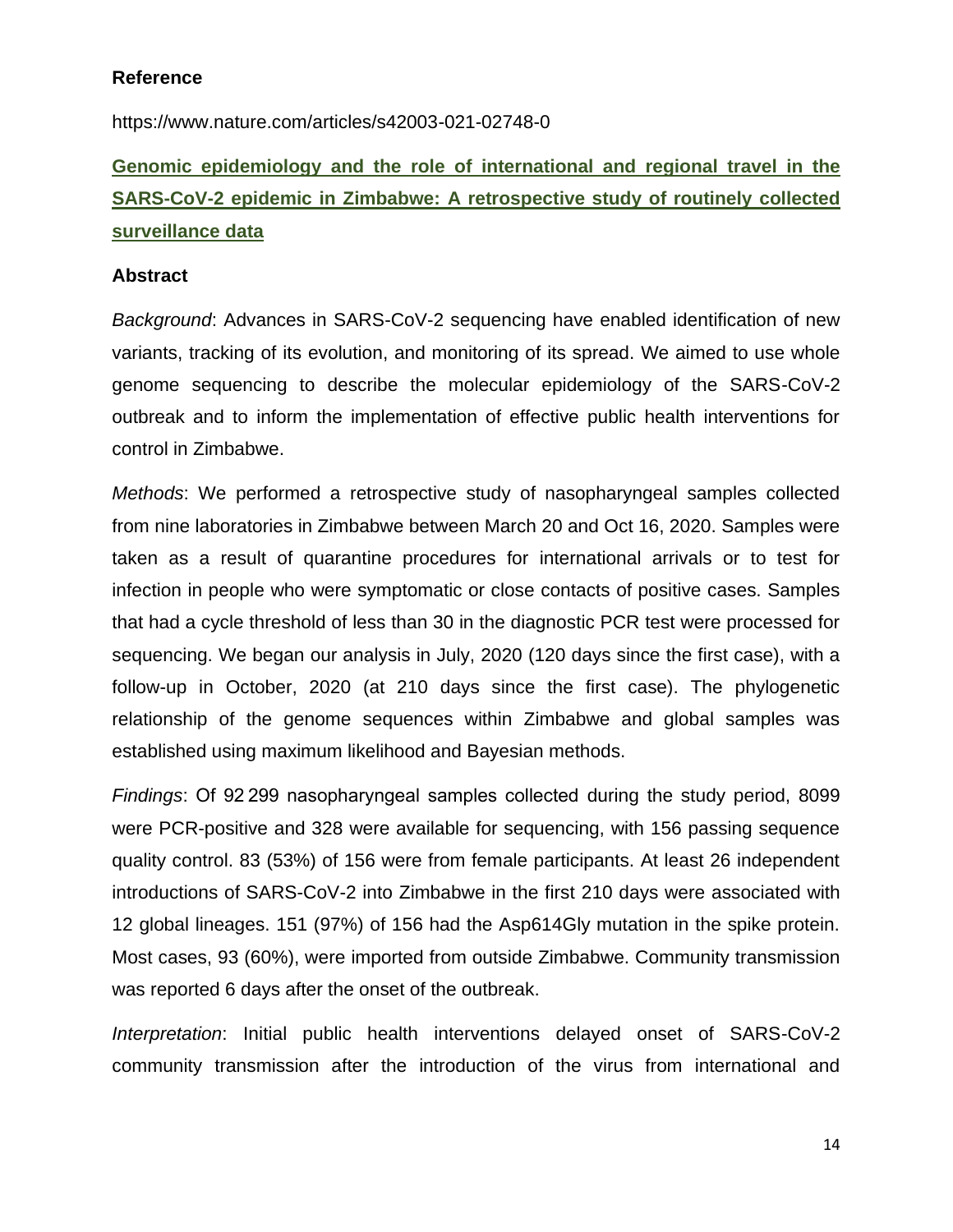regional migration in Zimbabwe. Global whole genome sequence data are essential to reveal major routes of spread and guide intervention strategies.

### **Reference**

https://www.thelancet.com/journals/langlo/article/PIIS2214-109X(21)00434-4/fulltext

### **Publication Date: Oct 21, 2021**

### **Immunogenicity and efficacy of heterologous ChadOx1/BNT162b2 vaccination**

### **Abstract**

Following severe adverse reactions to the AstraZeneca ChAdOx1-S-nCoV-19 vaccine, European health authorities have recommended that patients under the age of 55 who received one dose of ChAdOx1-S-nCoV-19 vaccine receive a second dose of Pfizer BNT162b2 vaccine as a booster. However, the effectiveness and the immunogenicity of this vaccination regimen have not been formally tested. Here, we show that the heterologous ChAdOx1-S-nCoV-19/BNT162b2 combination confers better protection against Severe Acute Respiratory Syndrome Coronavirus-2 (SARS-CoV-2) infection than the homologous BNT162b2/BNT162b2 combination in a real-world observational study of healthcare workers (n=13121). To understand the underlying mechanism, we conducted a longitudinal survey of the anti-spike immunity conferred by each vaccine combination. Both combinations induced strong anti-spike antibody (Ab) responses but sera from heterologous vaccinated individuals displayed a stronger neutralizing activity, regardless of the SARS-CoV-2 variant. This enhanced neutralizing potential was correlated with increased frequencies of switched and activated memory B cells recognizing the SARS-CoV-2 Receptor Binding Domain (RBD). The ChAdOx1-S-nCoV-19 vaccine induced a weaker IgG response but a stronger T cell response than the BNT162b2 vaccine after the priming dose, which could explain the complementarity of both vaccines when used in combination. The heterologous vaccination regimen could therefore be particularly suitable for immune compromised individuals.

### **Reference**

https://www.nature.com/articles/s41586-021-04120-y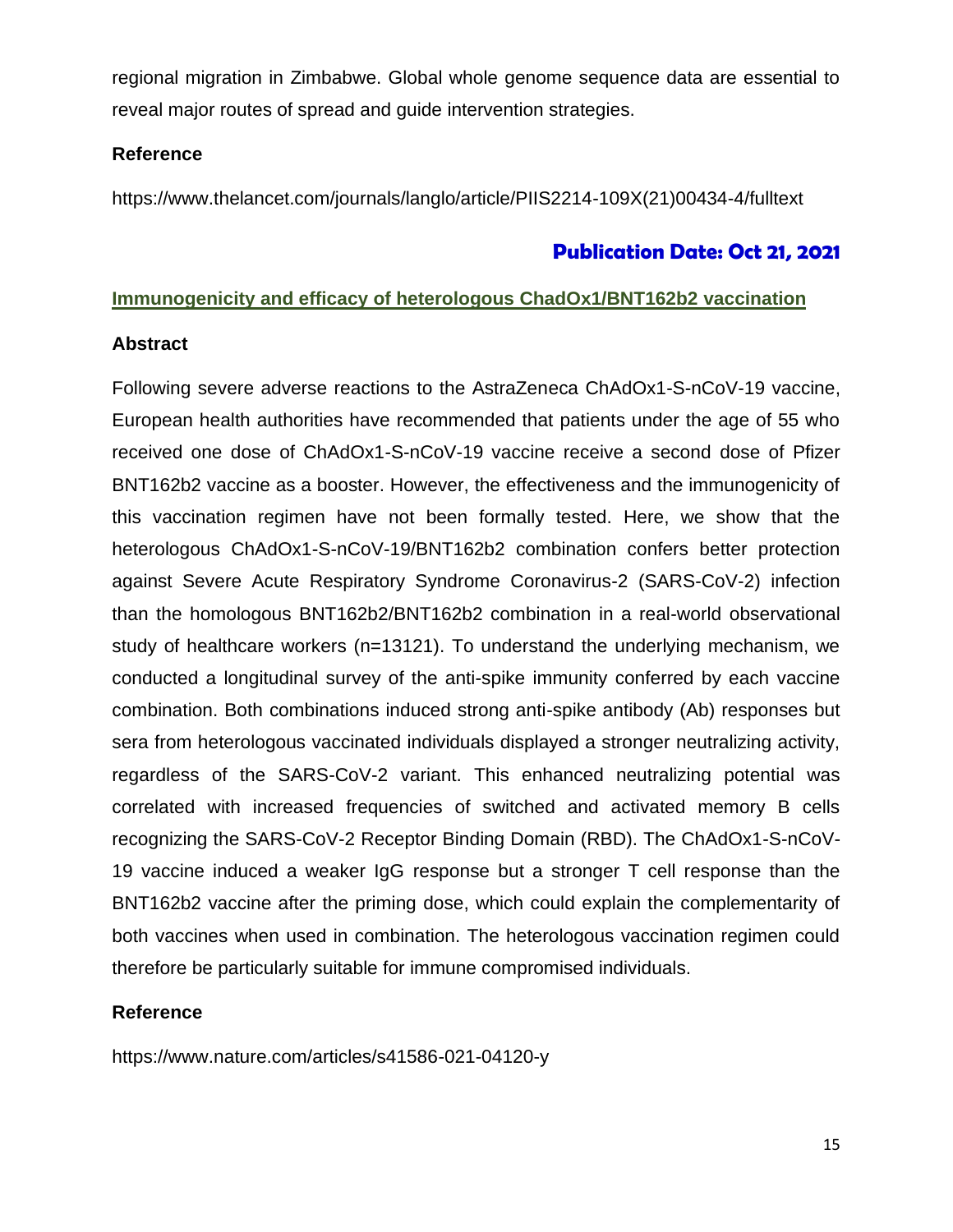# **The SARS-CoV-2 main protease Mpro causes microvascular brain pathology by cleaving NEMO in brain endothelial cells**

### **Abstract**

Coronavirus disease 2019 (COVID-19) can damage cerebral small vessels and cause neurological symptoms. Here we describe structural changes in cerebral small vessels of patients with COVID-19 and elucidate potential mechanisms underlying the vascular pathology. In brains of severe acute respiratory syndrome coronavirus 2 (SARS-CoV-2) infected individuals and animal models, we found an increased number of empty basement membrane tubes, so-called string vessels representing remnants of lost capillaries. We obtained evidence that brain endothelial cells are infected and that the main protease of SARS-CoV-2 (Mpro) cleaves NEMO, the essential modulator of nuclear factor-κB. By ablating NEMO, Mpro induces the death of human brain endothelial cells and the occurrence of string vessels in mice. Deletion of receptorinteracting protein kinase (RIPK) 3, a mediator of regulated cell death, blocks the vessel rarefaction and disruption of the blood–brain barrier due to NEMO ablation. Importantly, a pharmacological inhibitor of RIPK signaling prevented the Mpro-induced microvascular pathology. Our data suggest RIPK as a potential therapeutic target to treat the neuropathology of COVID-19.

### **Reference**

https://www.nature.com/articles/s41593-021-00926-1

# **Vitamin D-related polymorphisms and vitamin D levels as risk biomarkers of COVID-19 disease severity**

### **Abstract**

Vitamin D is a fundamental regulator of host defences by activating genes related to innate and adaptive immunity. Previous research shows a correlation between the levels of vitamin D in patients infected with SARS-CoV-2 and the degree of disease severity. This work investigates the impact of the genetic background related to vitamin D pathways on COVID-19 severity. For the first time, the Portuguese population was characterized regarding the prevalence of high impact variants in genes associated with the vitamin D pathways. This study enrolled 517 patients admitted to two tertiary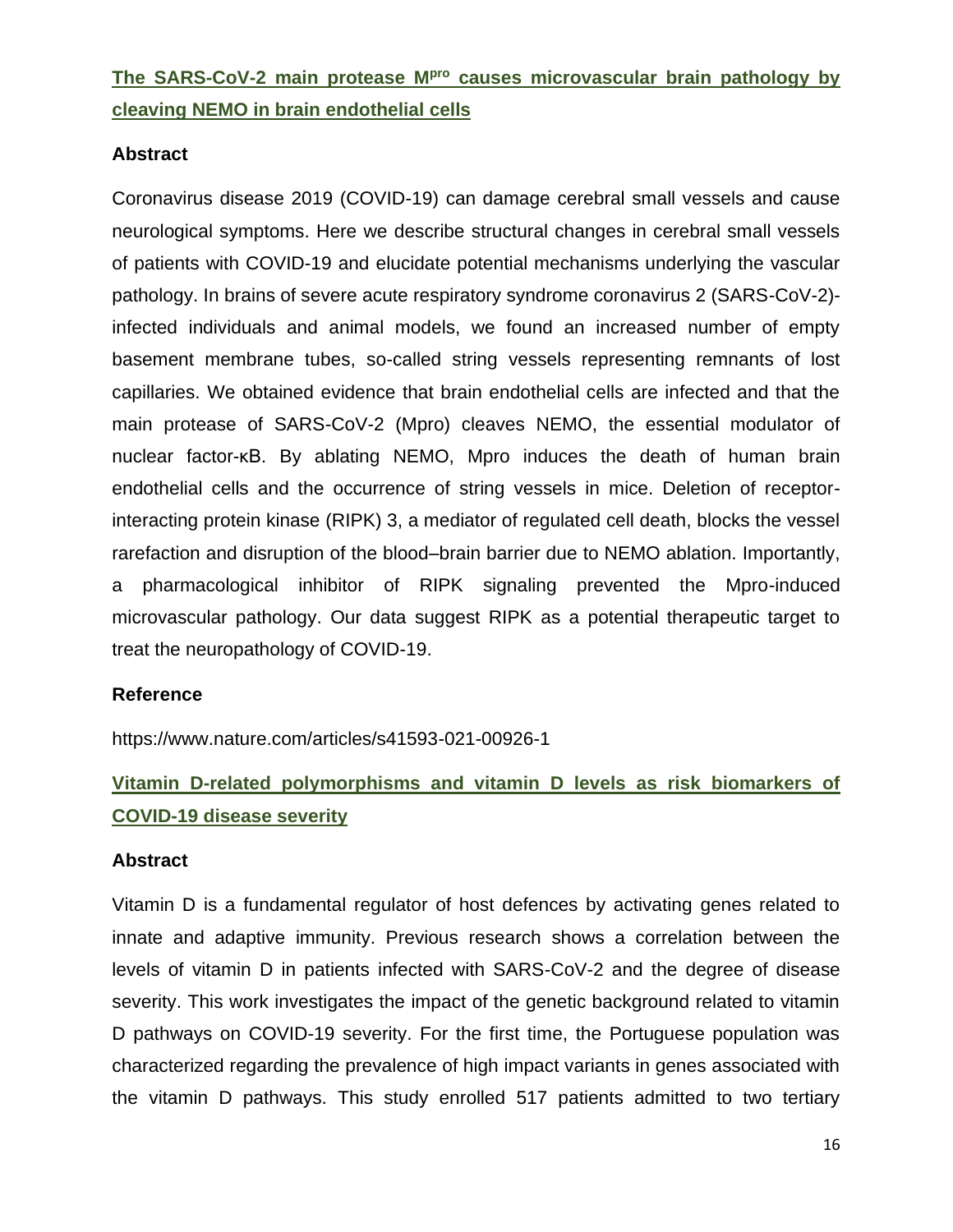Portuguese hospitals. The serum concentration of 25 (OH)D, was measured in the hospital at the time of patient admission. Genetic variants, 18 variants, in the genes AMDHD1, CYP2R1, CYP24A1, DHCR7, GC, SEC23A, and VDR were analysed. The results show that polymorphisms in the vitamin D binding protein encoded by the GC gene are related to the infection severity ( $p = 0.005$ ). There is an association between vitamin D polygenic risk score and the serum concentration of 25 (OH)D ( $p = 0.04$ ). There is an association between 25 (OH)D levels and the survival and fatal outcomes (p = 1.5e−4). The Portuguese population has a higher prevalence of the DHCR7 RS12785878 variant when compared with its prevalence in the European population (19% versus 10%). This study shows a genetic susceptibility for vitamin D deficiency that might explain higher severity degrees in COVID-19 patients. These results reinforce the relevance of personalized strategies in the context of viral diseases.

### **Reference**

https://www.nature.com/articles/s41598-021-99952-z

### **Emerging SARS-CoV-2 variants expand species tropism to murines**

### **Abstract**

*Background*: Wildtype mice are not susceptible to SARS-CoV-2 infection. Emerging SARS-CoV-2 variants, including B.1.1.7, B.1.351, P.1, and P.3, contain mutations in spike that has been suggested to associate with an increased recognition of mouse ACE2, raising the postulation that these SARS-CoV-2 variants may have evolved to expand species tropism to wildtype mouse and potentially other murines. Our study evaluated this possibility with substantial public health importance.

*Methods*: We investigated the capacity of wildtype (WT) SARS-CoV-2 and SARS-CoV-2 variants in infecting mice (Mus musculus) and rats (Rattus norvegicus) under in vitro and in vivo settings. Susceptibility to infection was evaluated with RT-qPCR, plaque assays, immunohistological stainings, and neutralization assays.

*Findings*: Our results reveal that B.1.1.7 and other N501Y-carrying variants but not WT SARS-CoV-2 can infect wildtype mice. High viral genome copies and high infectious virus particle titres are recovered from the nasal turbinate and lung of B.1.1.7-inocluated mice for 4-to-7 days post infection. In agreement with these observations, robust